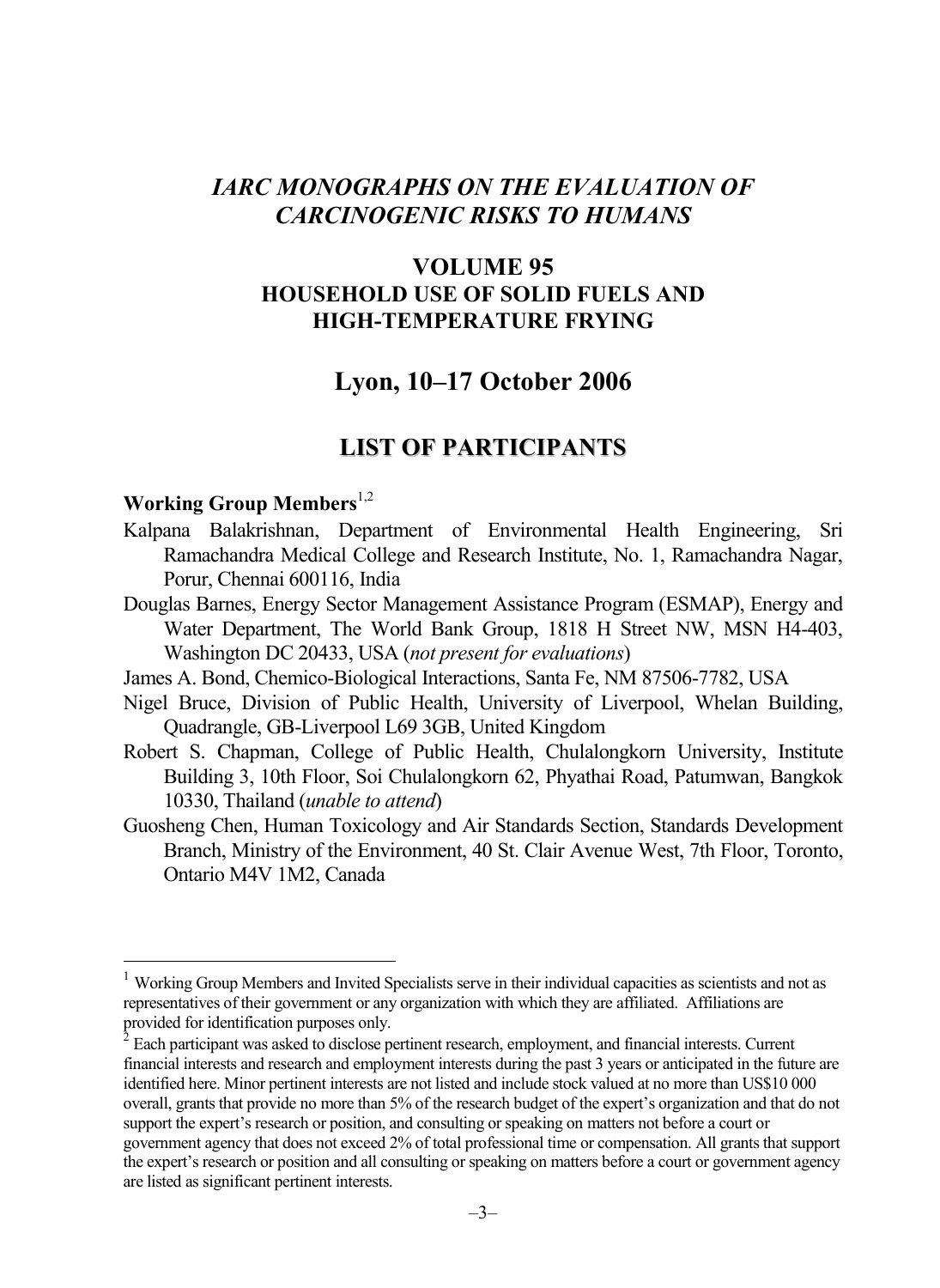- David M. DeMarini, Environmental Carcinogenesis Division (B-143-06), U.S. Environmental Protection Agency, Research Triangle Park, NC 27711, USA (*Subgroup Chair, Mechanistic and Other Relevant Data*)
- Yu-Tang Gao, Department of Epidemiology, Shanghai Cancer Institute, Shanghai Jiaotong University, 2200/25 Xie Tu Road, Shanghai 200032, China
- Qing Lan, Occupational & Environmental Epidemiology Branch, Division of Cancer Epidemiology & Genetics, National Cancer Institute, 6120 Executive Blvd. EPS Room 8109, Rockville, MD 20852, USA
- Joellen Lewtas, Department Environmental and Occupational Health Sciences, School of Public Health & Community Medicine, University of Washington, 4225 Roosevelt Way, Suite 100, Rm 2331, Box 354695, Seattle, WA 98195-4695, USA (*Subgroup Chair, Cancer in Experimental Animals*)
- Matthew D. Reed<sup>3</sup>, Lovelace Respiratory Research Institute, 2425 Ridgecrest Drive SE, Albuquerque, NM 87108-5127, USA
- Isabelle Romieu, Center of Public Health Research, National Institute of Public Health, Av. Universidad No 655, Col. Santa Maria Ahuacatitlán, Cuernavaca, Morelos 62508, Mexico
- Jonathan Sinton, Office of Non-Member Countries, International Energy Agency, 9, rue de la Fédération, F-75739 Paris cedex 15, France (*not present for evaluations*)
- Kirk R. Smith, Environmental Health Sciences, University Hall, University of California, Berkeley, CA 94720-7360, USA (*Meeting Chair*)
- Lance Wallace, National Exposure Research Laboratory, U.S. Environmental Protection Agency (retired), Research Triangle Park, NC 27711, USA (*Subgroup Chair, Exposure Data*)
- Paul A. White, Mutagenesis Section, Safe Environments Program, Healthy Environments & Consumer Safety Branch, Health Canada, Tunney's Pasture 0803A, Ottawa, Ontario K1A 0K9, Canada
- Anna H. Wu, Department of Preventive Medicine, Norris Comprehensive Cancer Center, University of Southern California, 1441 Eastlake Avenue, MC 9175, Los Angeles, CA 90089, USA (*Subgroup Chair, Cancer in Humans; not present for evaluations*)
- Ignatius Tak-sun Yu, Professor, Department of Community & Family Medicine, The Chinese University of Hong Kong, 4/F School of Public Health, Prince of Wales Hospital, Shatin, N.T., Hong Kong SAR, China
- Junfeng (Jim) Zhang, School of Public Health, University of Medicine and Dentistry of New Jersey (UMDNJ) and Environmental and Occupational Health Sciences Institute (EOHSI), Rutgers University, 683 Hoes Lane West, Piscataway, NJ 08854, USA

 $\overline{a}$ 

 $3$  Before 2005, Dr Reed's employer received funding from the Hearth, Patio & Barbecue Association, which represents and promotes the interests of the hearth producers industry in North America.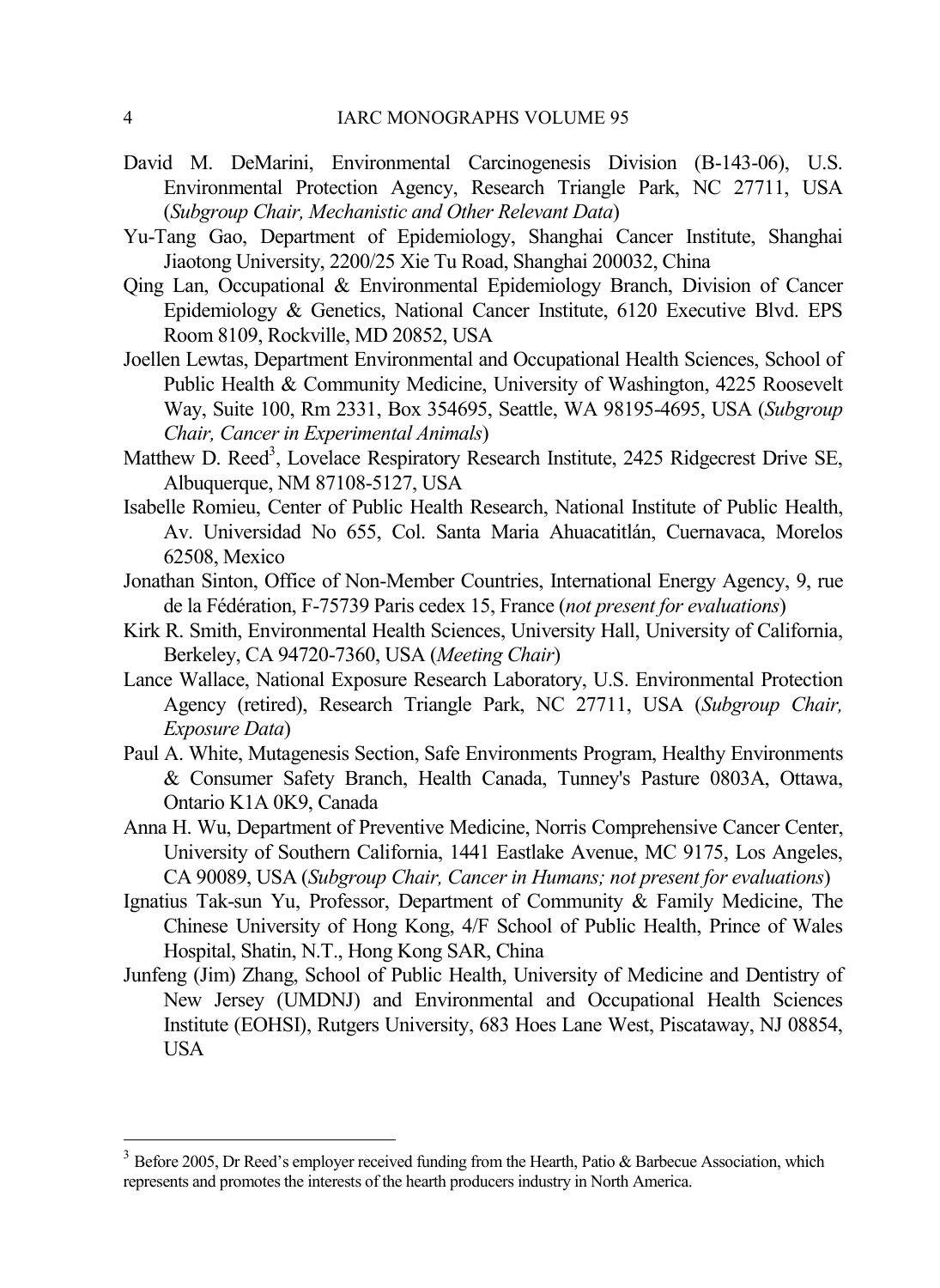#### PARTICIPANTS 5

### **Invited Specialist**

Mitali Sen, Department of Sociology, University of Maryland, 2112 Art-Sociology Building, College Park, MD 20742-1315, USA

#### **Observers**

None

### **IARC Secretariat**

Robert Baan (*Rapporteur, Mechanistic and Other Relevant Data*) Julien Berthiller Vincent James Cogliano (*Head of Programme*) Anne Cust Frank de Vocht Lars Egevad Fatiha El Ghissassi (*Co-rapporteur, Mechanistic and Other Relevant Data*) Yann Grosse (*Rapporteur, Cancer in Experimental Animals*) Otto Hänninen, WHO European Centre for Environment and Health, Bonn Farhad Islami Jane Mitchell (*Editor*) Nikolai Napalkov Eva Rehfuess, WHO Public Health and Environment, Geneva Beate Ritz Amir Sapkota Béatrice Secretan (*Rapporteur, Exposure Data*) Kurt Straif (*Responsible Officer; Rapporteur, Cancer in Humans*) Eric van Dyck

## **Administrative assistance**

Sandrine Egraz Michel Javin Brigitte Kajo Martine Lézère Helene Lorenzen-Augros

### **Post-meeting assistance**

Lamia Benbrahim-Tallaa Crystal Freeman Neela Guha